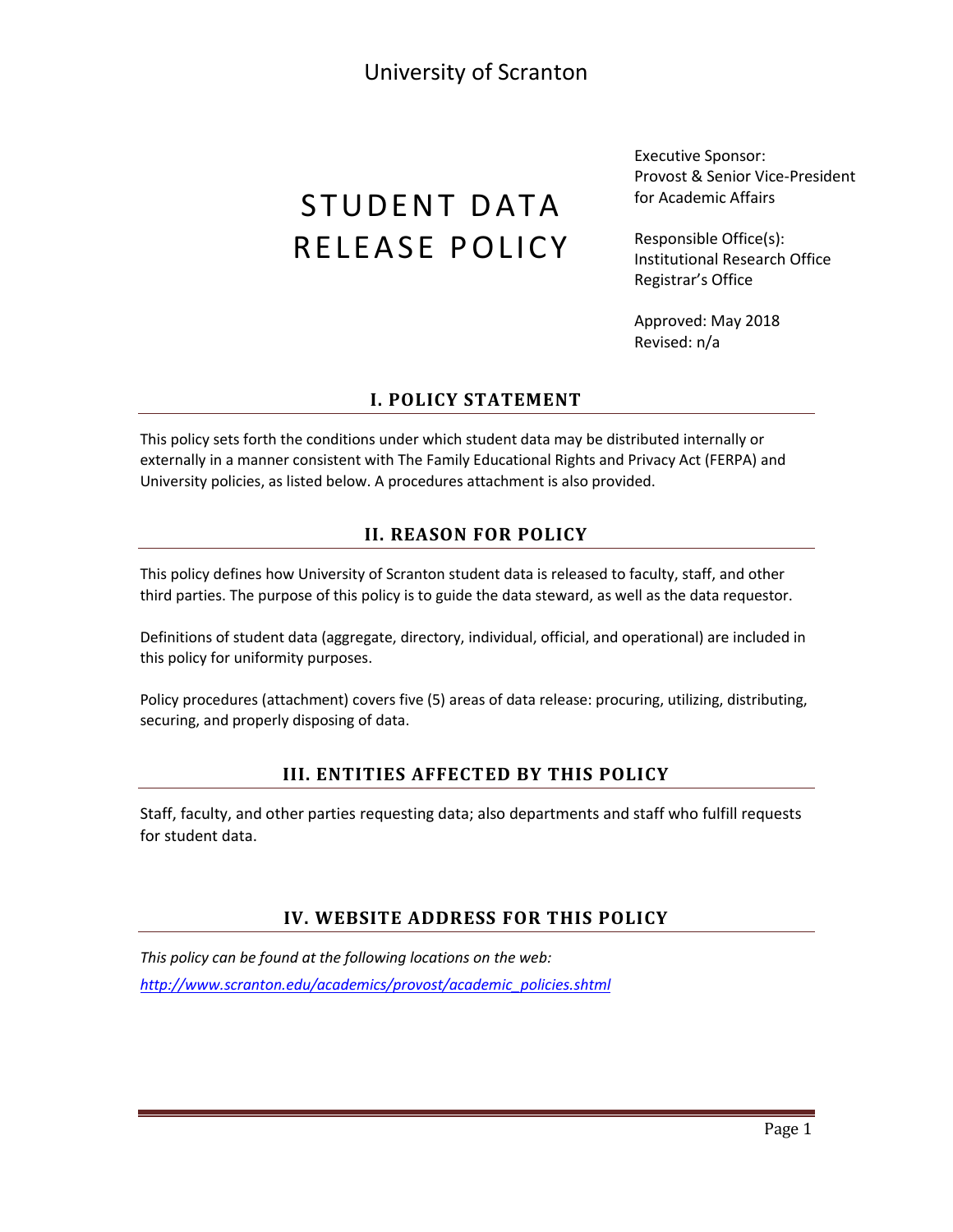- *Data Standards Manual*
	- o *<https://www.scranton.edu/information-technology/services/banner.shtml>*
- *Institutional Review Board for the Protection of Human Subjects (IRB)*
	- o *<http://www.scranton.edu/academics/provost/research/sub%20pages/IRB.shtml>*
- *Family Educational Rights and Privacy Act (FERPA)*
	- o The University of Scranton recognizes the privacy rights of individuals who are or who have been students, as guaranteed by the Family Educational Rights and Privacy Act (FERPA) of 1974. To review the University's FERPA policy, refer to the latest undergraduate catalog at:
	- o *<http://www.scranton.edu/academics/registrar/university-catalogs.shtml>*
- *Records Management and Retention Policy*
	- o *<http://www.scranton.edu/general-counsel/policies.shtml>*
- *Information Technology, Information Management & Security Policies*
	- o *<http://www.scranton.edu/information-technology/policies.shtml>*

## **VI. CONTACTS**

For policy clarification and interpretation contact: the Institutional Research Office at 570-941-7693 or emai[l institutionalresearch@scranton.edu,](mailto:institutionalresearch@scranton.edu) or the Office of the Registrar & Academic Services at 570-941-7721.

## **VII. DEFINITIONS**

#### Student Data

Student data is defined as any information about an individual student or group of students collected and maintained by the University, including, but not limited to, personally identifiable information, demographic, registration, academic history, discipline, and/or other student-related data. Data is collected for official University business.

#### Aggregate Student Data

Aggregate data is defined as summarized data that excludes identifying information such as student names and/or Royal IDs (R#). Any aggregated data cell with a value less than 10 should not be included in a published report, unless required by an authorized government agency, including accreditors, or approved by the relevant data steward.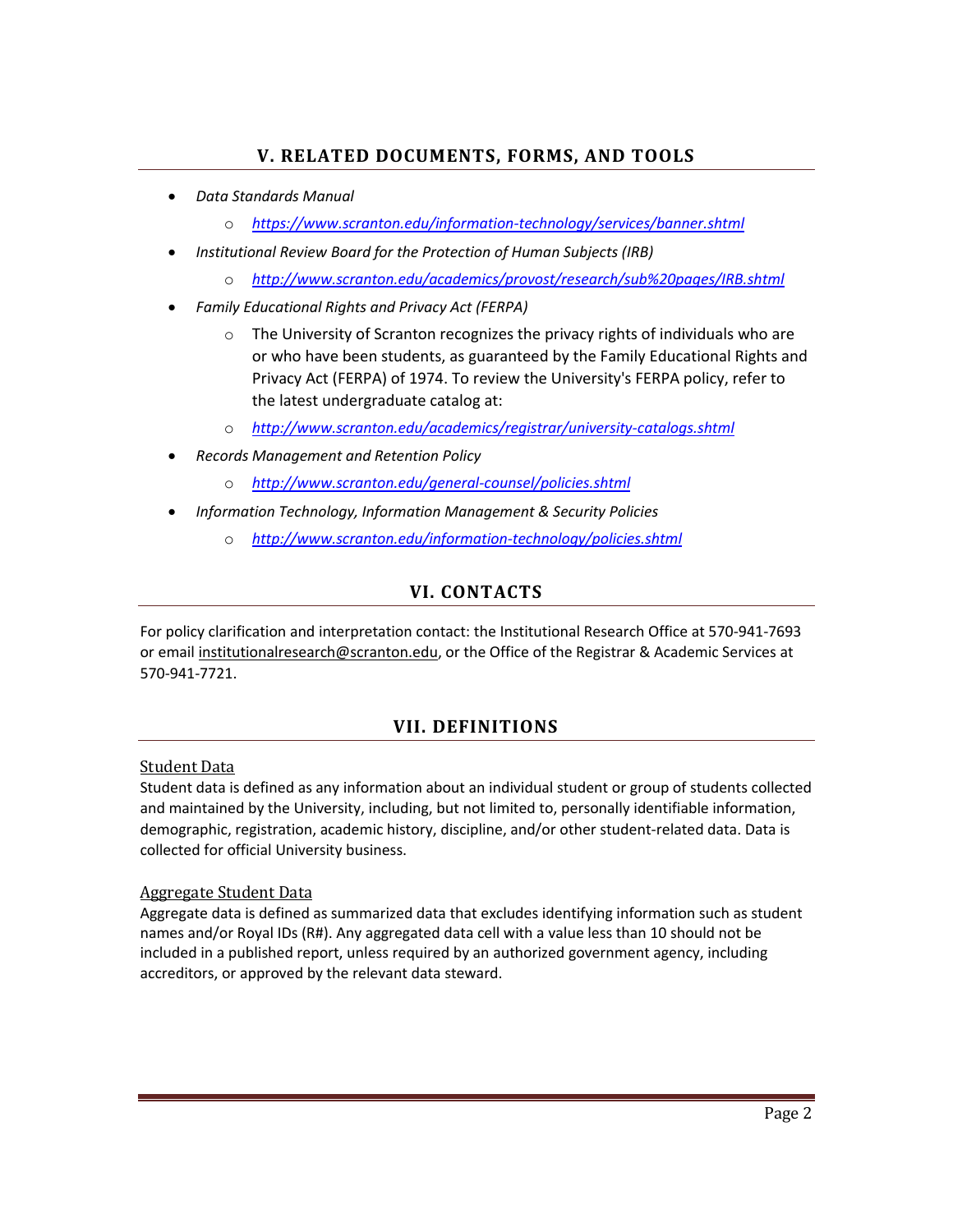#### Directory Data

The University considers the following to be public information which may be made available, at its discretion, without prior consent of the student, unless the student requests his/her information is kept confidential, per FERPA regulations and University policy:

- Name
- Former Name(s)
- Address (local and permanent)
- Telephone Number (campus/local and permanent)
- Date and Place of Birth/Age
- Photograph
- Major Field of Study
- Participation in Officially Recognized Activities and Sports
- Weight and Height of Members of Athletic Teams
- Email Address
- Dates of Attendance
- Enrollment Status
- Campus Employment
- Class Level
- Expected/Actual Date of Graduation
- Degrees, Awards, Academic Honors

#### Individual Student Data

Individual student data can only be released in a manner consistent with FERPA, its implementing regulations and university policy.

#### Official (Census) Student Data

The Institutional Research Office reports the official fall and end-of-term(s) enrollment; graduation; and, retention and graduation rates data. Official data is to be used for accreditation purposes, external surveys and reporting, and other legitimate business needs. Official data is reported to the federal (i.e. IPEDS) and state government, and is considered the 'Data of Record' for the University. Official data is released to the University community at several points throughout the academic year.

#### Operational (Live) Student Data

Offices are often asked for student data from the current date in order to perform departmental operations. This data may or may not be the same as the official data since official data is extracted (frozen) on established census dates.

#### Data Steward

University officials, or their designated representatives with decision-making authority, responsible for data handling practices in their divisions.

## **VIII. RESPONSIBILITIES**

 Persons requesting student data are expected to complete a student data request per the accompanying 'Procedures' section of this policy.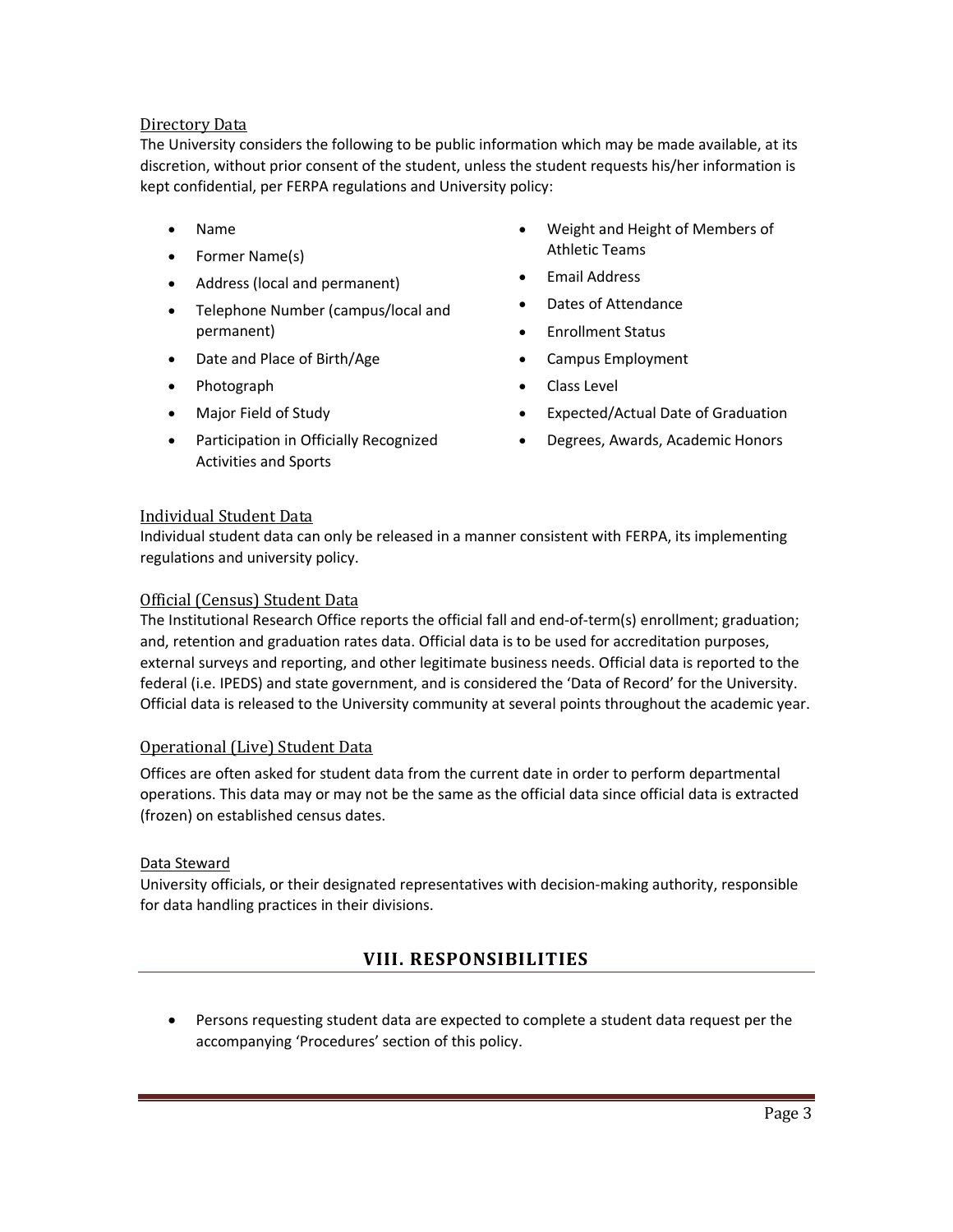Data Stewards, or those acting on behalf of the University, including third-party contractors, are expected to approve/deny requests for student data per the accompanying 'Procedures' section of this policy.

## **IX. PROCEDURES**

Policy procedures cover five (5) areas of data release: *procuring, utilizing, distributing, securing, and properly disposing of data.* 

#### **Procuring**

1. To obtain student data, faculty and staff should complete the Student Data Release Request Form. Requests for student data will be fulfilled through the following areas and data stewards; Institutional Research or the Registrar will route requests to appropriate areas if needed:

Individual student(s) demographic, academic record, master schedule, or course enrollment data – Registrar & Academic Services

Aggregate or Official student data (enrollment, graduation, retention, or survey results) – Institutional Research

Admissions Data (applicants, admitted, confirmed) – Admissions & Enrollment

Campus Life Data (residence life, clubs/organizations, career development) – Student Formation & Campus Life

Student Financial Data – Financial Aid, Comptroller

Restricted data will be released in accordance with the University's *Information Classification Policy.*

Student financial data will be released, except where prohibited by federal Department of Education policy,

- 2. Requests for student data are evaluated on a case-by-case basis. The timeliness of the review will vary depending on the complexity of the request and the approvals needed. Requests are approved or denied according to the following:
	- Academic Departments/Units, Faculty Committees, Faculty Members

Faculty members, with a legitimate educational interest in the data, may request data for students who they are instructing or advising. Academic Department Chairs may request student data for students enrolled in programs offered by their department. Requests for data on students enrolled in other academic departments need approval from the Dean's Office(s) Data Steward. Requests for University-wide student data need approval from the Provost's Office Data Steward.

Research Purposes

Student data may be provided to researchers affiliated with the University of Scranton. The researcher must submit proof of University of Scranton Internal Review Board (IRB) approval or waiver when making a request for student data to be used in scholarly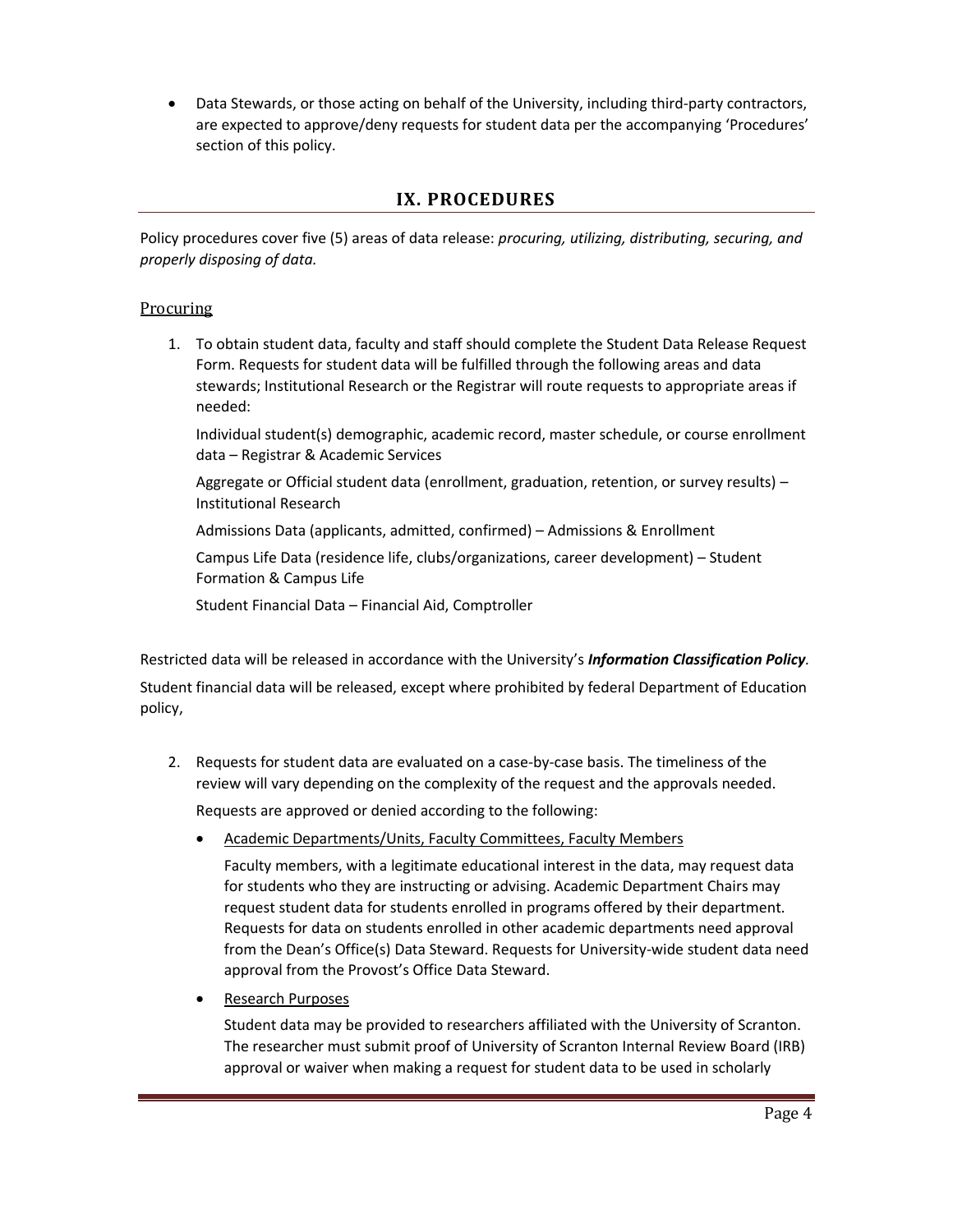research. Additionally, the request must have appropriate approval as outlined above. For student researchers, authorization by the researcher's faculty advisor at the University of Scranton is required, as well as the appropriate approval as outlined above for Academic Departments.

Administrative Departments/Units, Committees, Staff Members

Student data may be provided to other University school officials with a legitimate educational interest in the data requested. The department supervisor, data steward, or their designees must authorize these requests. For purposes of this section, University school officials are university employees with a general or specific responsibility for promoting the educational objectives of the University or third parties under contract with the University performing the same function that a University school official would otherwise perform. A legitimate educational interest is defined as the need to review or obtain an education record in order to fulfill a school official's professional responsibility. The need to know must be related to the school official's job responsibilities.

• Student Organizations

Student contact data may be provided to moderators of student organizations at the University of Scranton with the proper approvals, as outlined above for Administrative Departments.

• Third-Party Contractors/Vendor Organizations/Consortiums

Third-party contractors, vendor organizations, and consortiums to whom the University has outsourced institutional services or functions that involve access to student data must agree to adhere to FERPA regulations and university policy regarding collection, use, maintenance and disposal of student data. Requests from third-parties take the form of contracts or other service agreements and are not processed using the Student Data Release Request Form.

#### Authorized Government Agencies

Student Data may be provided to authorized representative of the Comptroller General of the U.S., the Attorney General of the U.S., the U.S. Secretary of Education, and state and local educational authorities, but only in connection with the audit or evaluation of federally supported educational programs, or in connection with the enforcement of, or compliance with, federal legal requirements relating to these programs, or specifically required to be reported by state or federal law. These officials will protect information received so as not to permit personal identification of students to outsiders, and the data shall be destroyed when no longer needed for the purposes above. Requests from government agencies for mandated compliance reporting completed by an operational unit of the University are not processed using the Student Data Release Request Form.

Media and Mass Email

The media, including campus publications, must contact Office of Media Relations (570- 941-7662) when requesting student data.

Requests for mass email services to students' University email accounts are governed by the *Policy for Distributing Broadcast Email*, found with Information Technology Policies referenced in Section V.